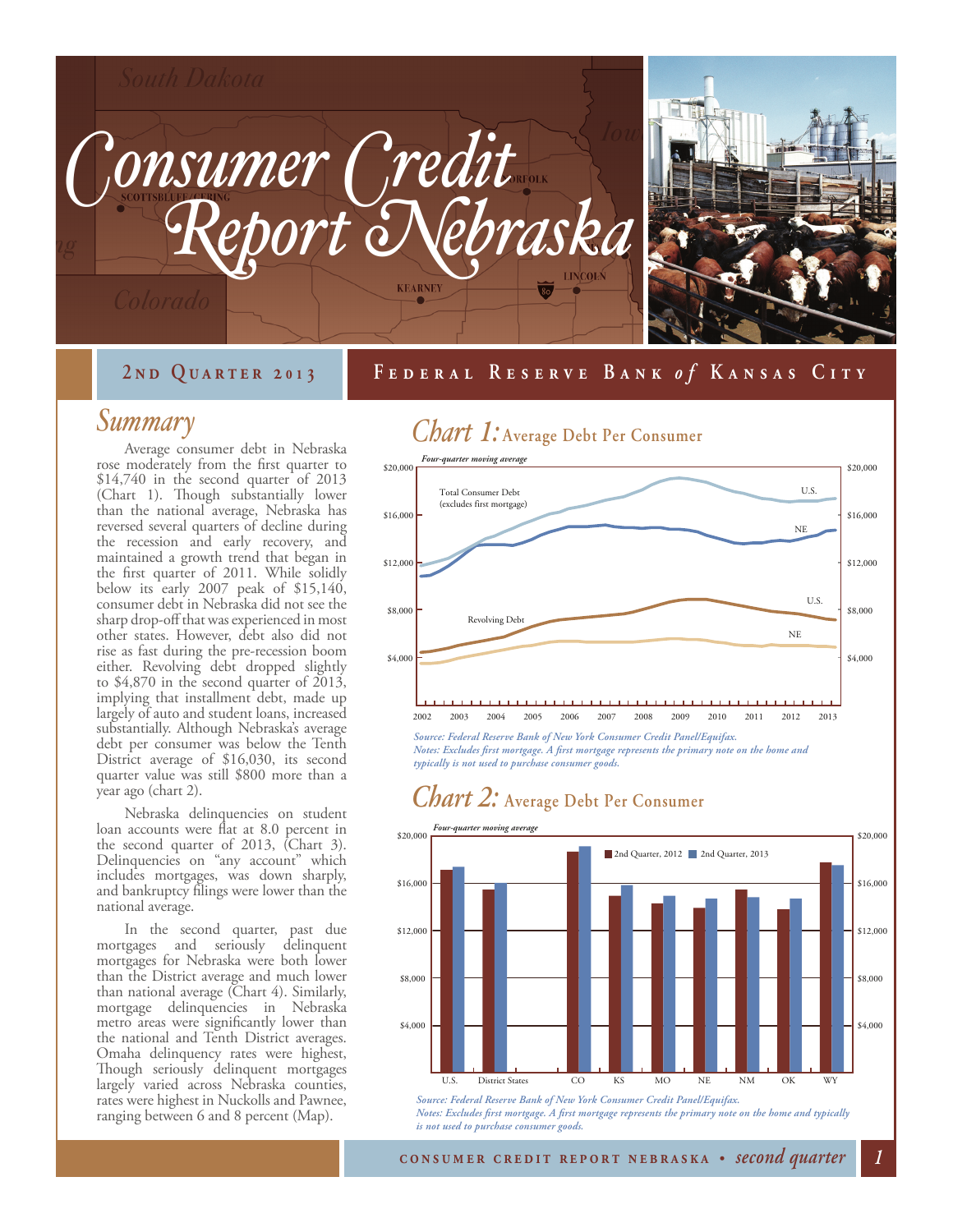# **KEARNEY** CONSUMER CREDIT REPORT *Nebraska*

**2 nd Quarter 2 01 3 Federal Reserve Bank** *o f* **K ansas Cit y - Tenth District**

### *Chart 3:* **Average Consumer Delinquency Rates**



*Sources: Federal Reserve Bank of New York Consumer Credit Panel/Equifax and the Administrative Office of the U.S. Courts.*

*Notes: At least 30 days past due. "Any Account" includes accounts not otherwise reported in the chart, such as first mortgages. Estimates of households are updated in the second quarter.*

#### 10.1% 7.4% 6.4% 4.8% 6.6% 5.8% 3.5% 2.7% 2.1% 2.9% 2% 4% 6% 8% 10% 12% 2% 4% 6% 8% 10% 12% U.S. District Nebraska Lincoln Omaha **Past Due** Seriously Delinquent

## *Chart 4:* **Mortgage Delinquencies**

*Notes: "Past due" represents mortgages that are 30 days or more delinquent, including those in foreclosure. "Seriously delinquent" represents mortgages that are 90 days or more past due or in some stage of the foreclosure process.*

*Source: Lender Processing Services Inc.*